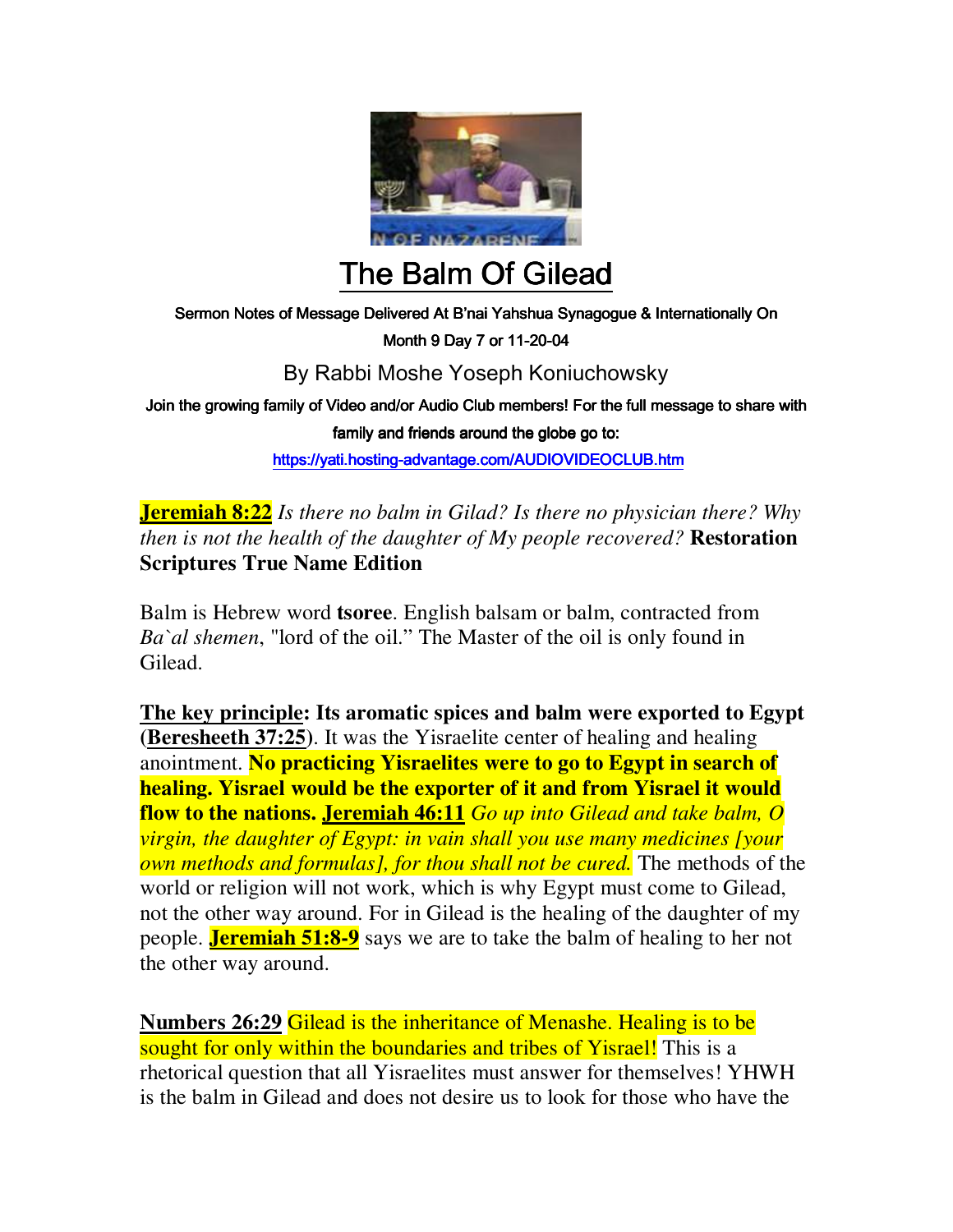seeming right words of encouragement but no Torah witness! Healing never brings on self- condemnation or lifetime searches for sin. **Romiyah 8:1** says there's no condemnation for those in Moshiach Yahshua! Scripture says your sin will find you out, not you must find it out or else stand condemned! Lets go on.

**Mattityahu 7: 21**-*Not every one that says to Me, Master, Master, shall enter with Me into the malchut ha shamayim; but he that does the will of My Abba who is in the shamayim.* 

22 *Many will say to Me in that day, Master, Master, have we not prophesied in your Name? And in your Name have cast out shadim? And in your Name done many wonderful mitzvoth and nisim?* 

23 *And then will I profess to them, I never knew you: depart from Me, you that work Torah-less-ness.* Example: Yahudah/Judas, who betrayed Yahshua, was given the power and authority to heal all the sick, cast out all demons, and even to raise the dead; **Mattityahu (Matthew) 10:8**; but yet he did not have eternal life, He was not "saved", yet he was one of the 12, chosen from among the hundreds of millions who lived on the earth at the time. This verse describes none other than the church, the charismatic church in particular. Which goes to show that anybody can potentially heal and perform miracles. **They may even be of Yahuweh as in the case of Yahudah Iscariot.** 

**Yeshayahu 8:19***-And when they shall say to you, Seek to them that have familiar ruachim [what we used to know], and to sorcerers that whisper and mutter: should not a people seek for their Elohim? Who asks the dead about the living?* 

**20** *To the Torah and to the testimony: if they speak not according to this Word, it is because there is no Light in them.*

And according to the Scripture above, if ANYONE does not teach according to BOTH the Torah AND Testimony AS A LIFESTYLE, then they have NO light whatsoever. For anything less than true light is just a shade of darkness. **Man says others outside of Yisrael have some light and some truth! Chew the meat and spit out the bones they say. Yet Yahweh says they have no meat to offer outside of Gilead! Yahweh says they have no light without a Torah obedient witness. Who will you believe?**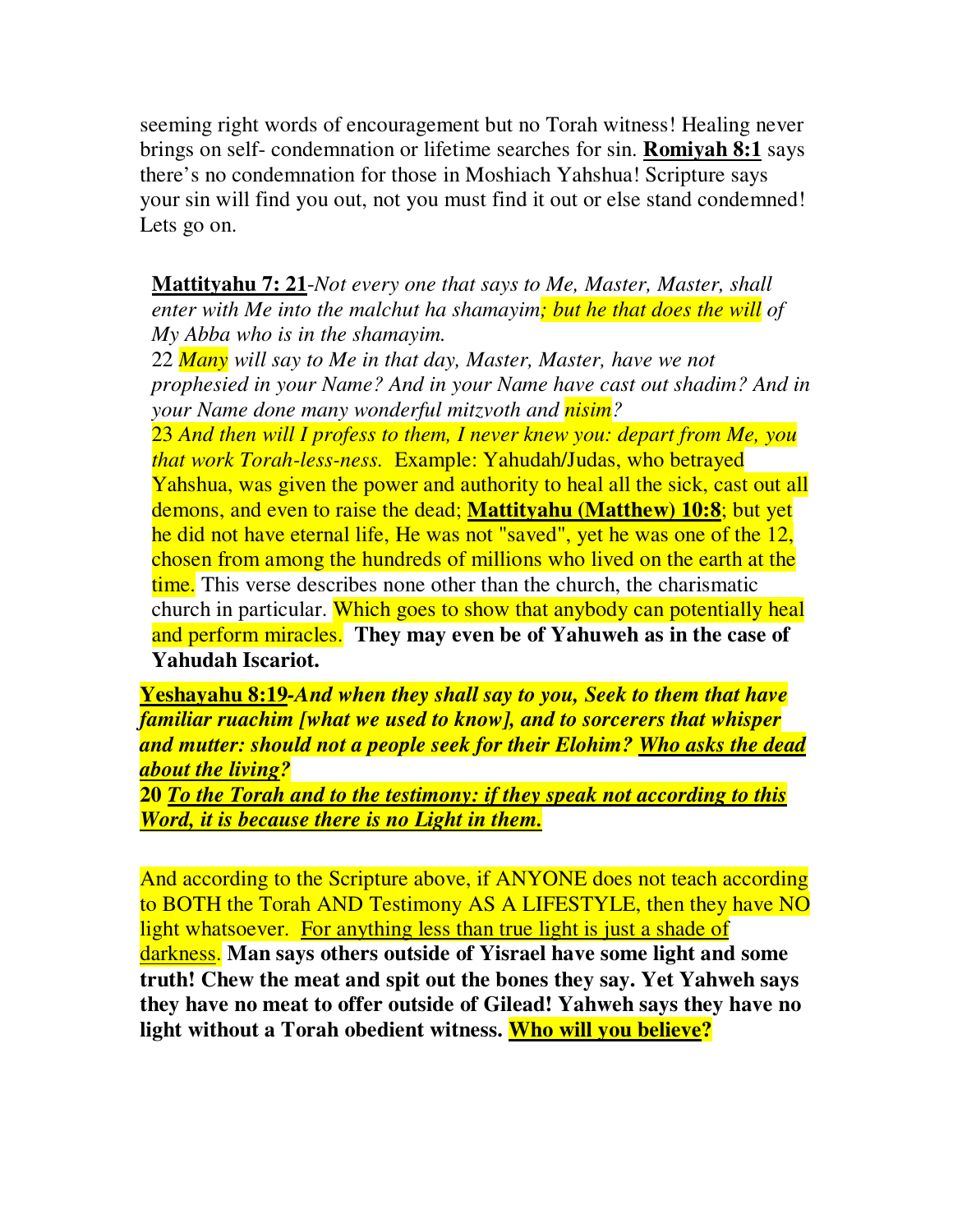**Hosea 5:13-***When Efrayim saw his sickness, and Yahudah saw his wound, then Efrayim went to the Ashurite, and sent to Melech Yarev: (***Literally the "king of contention.")** *yet he could not heal you, nor cure you of your wound.* Efrayim often ran to neighbors around Yisrael for help, as opposed to YHWH.Ephraimites run to neighbors who do not line up with the criteria of Yeshayahu 8:20! That's a pattern that must be broken! As for Nazarenes **going back** [as in backslidden] to a church to learn "healing principles", what is there to learn other than obeying Torah and having Faith in the power of the Name of Yahshua to heal us? If I came out of Buddhism, should I return there to learn about their "healing principles."

In most cases, disease is a curse of sin; and sin of course, is the violation of Torah. The wages of sin are death, and disease is one of the ways we incur that death. **So if disease comes from sin, and sin is violation of Torah, then it becomes a futile attempt to apply any "healing principle" apart from the command to obey Torah - the command to stop sinning.**

## **Examples of permanent "never healed" sickness among the tzadikim!**

-**Beresheeth 48:1**-the first Yisraelite himself got sick and never recovered!!!!

-**Schmuel Bet 12: 13**-And Dawid said to Natan, **I have sinned** against vuvh . And Natan said to Dawid, יהוה has put away your sin; you shall not die. 14 However, because by this deed you have given great occasion to the enemies of vuvh to blaspheme, the child also that is born to you shall surely die.

15 And Natan departed to his bayit. **And** vuvh **struck the child** that Uriyah's wife bore to Dawid, **and it was very sick**. [So YHWH forgave sin but chose not to heal!]

16 Dawid therefore besought Elohim for the child; and **Dawid fasted**, and went in, and lay all night upon the earth.

17 And the zechanim of his bayit arose, and went to him, to raise him up from the earth: but he would not, neither did he eat lechem with them. 18 And it came to **pass on the seventh day [of fasting]**, t**hat the child died.** 

**David fasted, repented and prayed for 7 days, and still no healing.**  -**Second Melechim 13:14** Now Elisha had fallen sick and died of his sickness. 20 And Elisha died, and they buried him.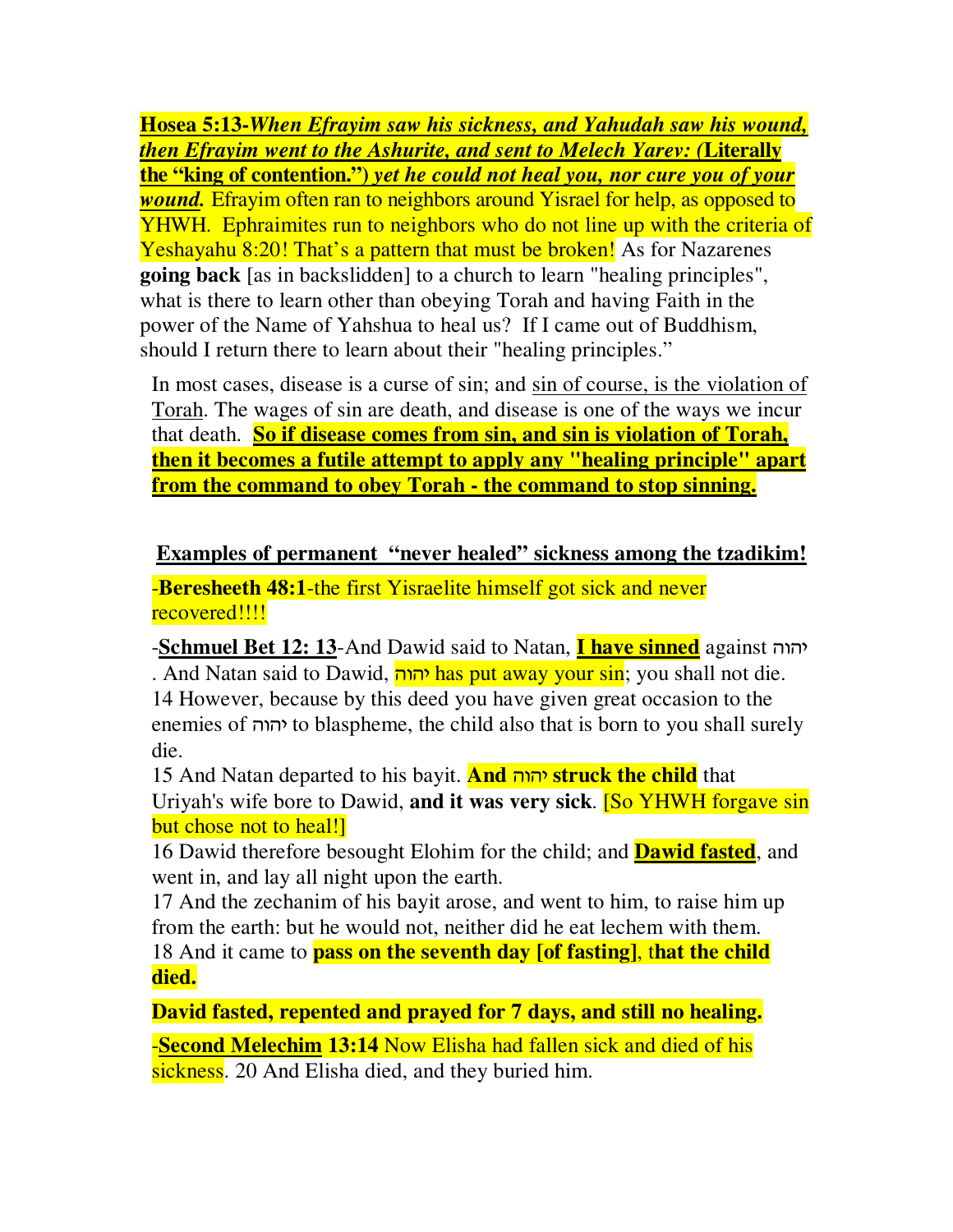-**Daniel 8:27** And I Daniyel fainted, and was sick certain days; afterwards I rose up, and did the melech's business;

-**Wayiqra 15:33** Menstruation or monthly period is called a sickness. Are any believing women healed of this sickness? Ever? Why not? Hidden sin? **Wayiqra 20:18**

-**Dev. 7:15** None of the Egyptian plagues can come on us but what about other non-Egyptian related illness? Common illness such as cough, cold, hair loss, asthma, bronchitis. These were never Egyptian illnesses and can come upon all! Only those of the 10-plague variety cannot come on us! But boy do they twist verses like this!

**John 11:3-4** Therefore his sisters sent to Him, saying, Master, see, he whom You love is sick.

When gauvh heard that, He said, *This sickness is not to death, but for the tifereth of* vuvh*, that the Son of* vuvh *might be esteemed by this.* Here sickness is said to bring glory to YHWH!! **We may not like that but that's what it says!** 

**Tehillim 106:32** Moshe became sick because of Yisrael's rebellion! Did Moshe lack faith?

**Micha 6:13** *Therefore also will I make you sick in smiting you, in making you desolate because of your sins.* YHWH brought sickness in Yisrael in Micha's days.

2<sup>nd</sup> Timothy 4:20-Rav Shaul left people sick. Why?

**Yaakov 5:14** Temporal healing prayer comes from local torah obedient elders, who have the testimony and the witness, not from Babylonian sin searches of condemnation!

**Yaakov 5:15 IF** a sin is related to an illness. NOT ALL ILLNESS comes from sin!!!!

**Devarim chapters 28-32-Even the blessings and curses of Devarim chapters 28-32 are conditional based upon full Torah compliance and the key principle of Yeshayahu 8:20. One cannot break free from those curses, without full Torah compliance and any claim that freedom can come otherwise, is a medicine of Babylon/Egypt, and not a balm of Gilead.**

**Key point: Unlike Egyptian based healing based on medicines and manmade formulas where man is sovereign, when Yahshua heals in the gospels, no one ever loses their healing or needs to return every 3**